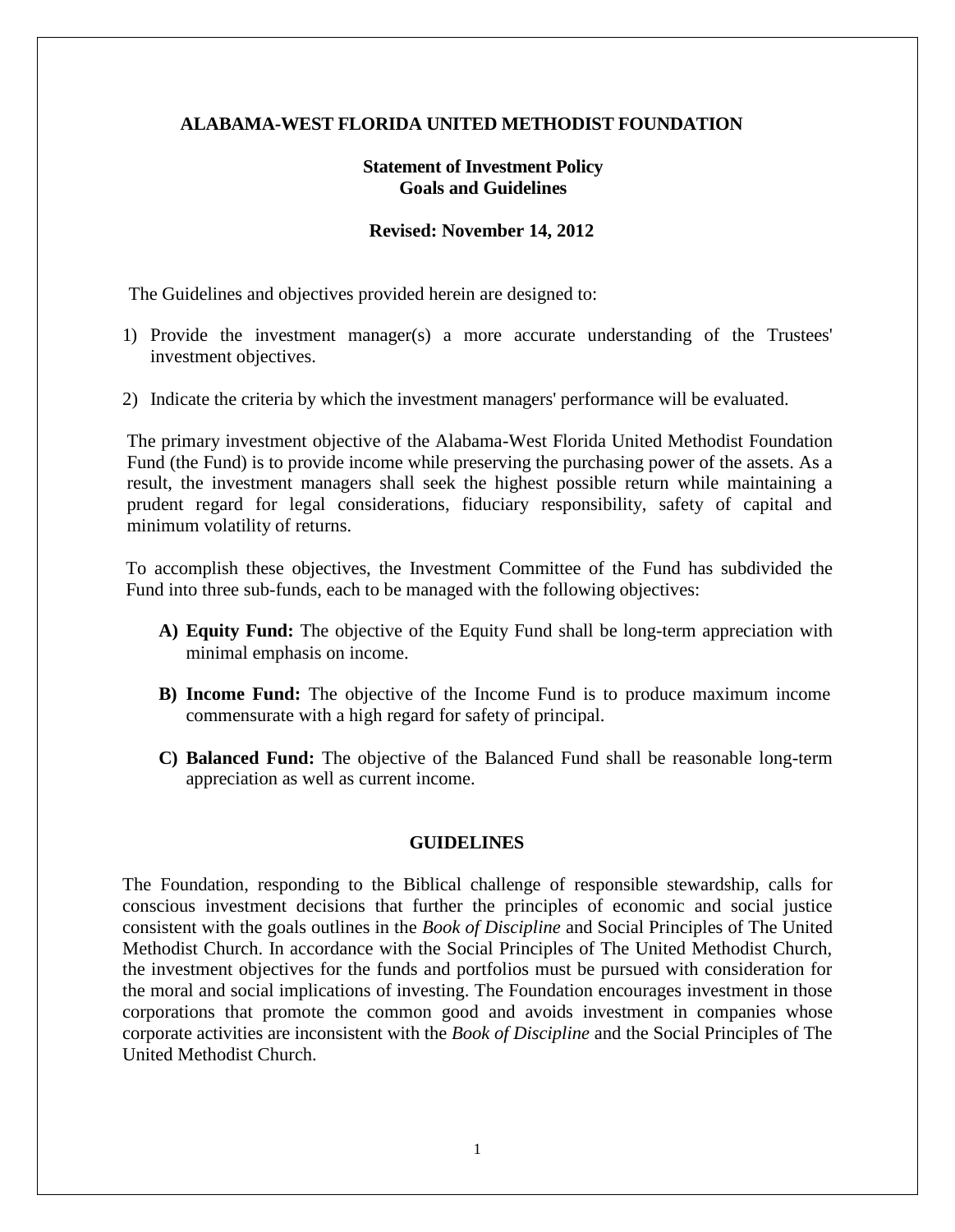# **Equity Fund:**

The Equity Fund shall be invested as follows:

1) All equity investments shall be limited to fully and easily negotiable equity securities.

2) All equity investments shall be limited to those issues that are traded on a major stock exchange.

3) The total of all investments in securities (stocks, convertibles, bonds and cash equivalents) issued by foreign governments or corporations domiciled outside of the United States shall not exceed 20% (at time of purchase) of the Equity Fund's total market value.

4) Money market funds, U.S. Treasury Bills and other high quality cash equivalents. It is expected that each of the managers of the Equity Fund will have at least 90% of the assets under their management invested in stocks or convertibles at all times. The Investment Committee, based on a request in writing from the investment manager(s), shall approve any deviation to this policy.

5) All convertible securities shall be shall be limited to 10% of the Equity Fund's total market value.

6) All convertible investments shall be limited to fully and easily negotiable convertible bonds and convertible preferred stock.

7) No more than 10% at market value of an investment manager's convertible portfolio may be invested in the shares of a single corporate issuer.

8) Investments in foreign convertibles are limited to 25% (at market) of the convertible manager's portfolio. The definition of a foreign security for purposes of this policy is any corporation not organized under the laws of the United States, any state or organized territory of the United States, or the District of Columbia.

9) This hybrid asset class will be deemed as equity and shall not be held to the rating standards of fixed income investments.

10) 144A securities are prohibited.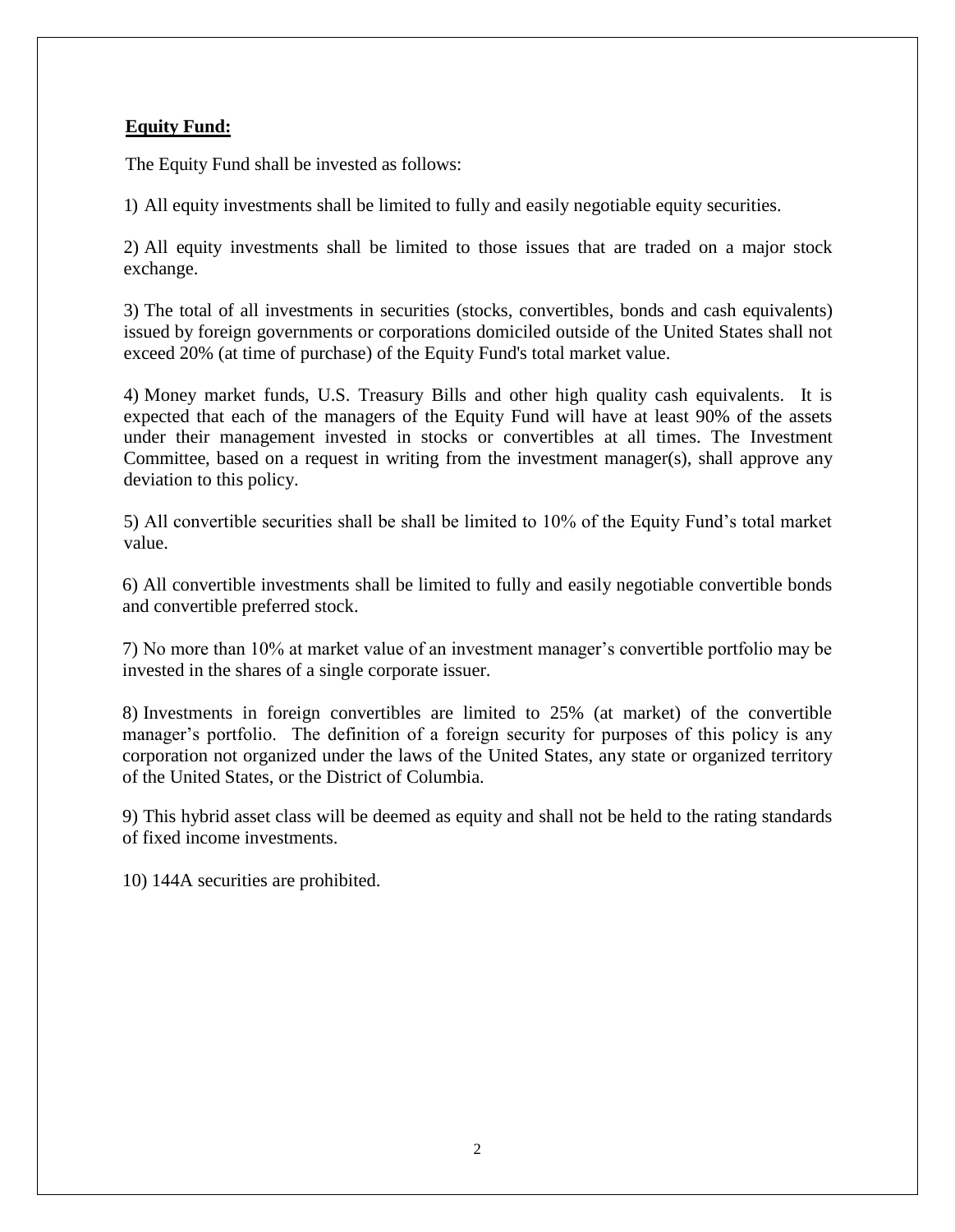# **Income Fund:**

The Income Fund shall be invested only in:

- 1) U.S. Government and U.S. Government Agency bonds.
- 2) U.S. Treasury Inflation-Protected Securities (TIPS).
- 3) Bonds issued by corporations that are rated "A" or better by Moody's or Standard & Poor's rating services at the time of purchase and no lower than one grade lower at any time. Any bond rated below "A" will be considered under review by the Investment Committee and will require a written explanation from the manager if the bond continues to be held.
- 4) Mortgage-backed securities rated "AAA" with controlled volatility characteristics.
- 5) Money market funds, U.S. Treasury Bills and other high quality cash equivalents.
- 6) Investments in Collateralized Mortgage Obligations (CMOs) shall be limited to 25% of the market value of the total fixed income portfolio and shall be restricted to:
	- a) Those issues backed by the full faith of the U.S. Government, an Agency thereof, or are rated AAA by a major rating service.
	- b) PAC (planned amortization class), NAC (non-accelerated securities) or VADM (very accurately defined maturity) securities.

Investments in interest only or principal only CMOs, futures contracts, options contracts, trading on margin and short selling are prohibited.

When a bond is downgraded or "under review", the investment manager will contact the Chairman of the Investment Committee and the Executive Director.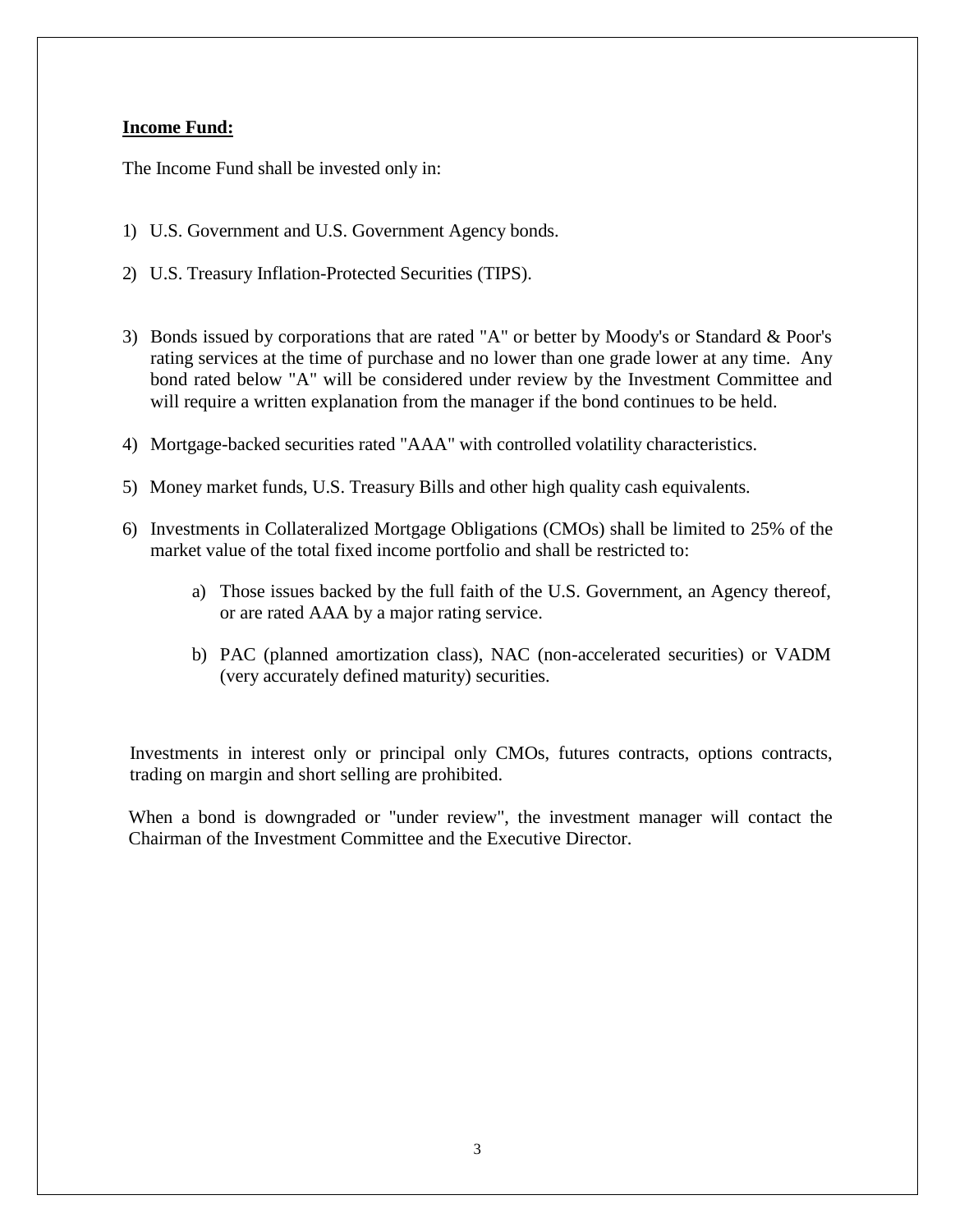### **Balanced Fund:**

The Balanced Fund shall be invested in a combination of:

- 1) Equities (in accordance with the guidelines of the Equity Fund) and;
- 2) Convertibles (in accordance with the guidelines of the Equity Fund) and;
- 3) Bonds (in accordance with the guidelines of the Income Fund) and;
- 4) Money market funds, U.S.Treasury Bills and other high quality cash equivalents.

As the objective of the Balanced Fund is to provide growth and income, it is expected that the Fund will maintain a minimum of 30% and a maximum of 75% of the fund's assets in equity and convertible securities. It is understood that this Fund may employ multiple investment managers to manage the assets and, in such case, the asset allocation will be reviewed by the Investment Committee.

### **GOALS**

#### **Equity Fund:**

As the primary objective of the Equity Fund is long-term capital appreciation, the Equity Fund's goal shall be to achieve a return over the long term (3 to 5 years) in excess of that achieved by a Policy Index. The Policy Index is defined as a 65% investment in the Russell 1000 Stock Index, a 10% investment in the Russell 2000 Stock Index, a 10% investment in the Merrill Lynch All U.S. Convertible Index (ex 144A securities), and a 15% investment in the MSCI Europe, Australasia and Far East Stock Index In addition, it should be a goal of the Equity Fund to have returns over the long term (3 to 5 years) that rank in the top 50% of a representative universe of similarly managed equity portfolios.

#### **Income Fund:**

The primary objectives of the Income Fund are safety and income. As a result, it should be a goal of the Fund to achieve a return in excess of the Policy Index, while maintaining a positive rate of return in any fiscal year period. The Income Fund Policy Index is defined as an 85% investment in Merrill Lynch Domestic Master Bond Index and a 15% investment in the Barclays Capital U.S. Treasury Inflation-Protected Securities 0-5 Year Index. It should be a secondary goal of the Income Fund to have returns over the long term (3 to 5 years) that rank in the TOP 50% of a representative universe of similarly managed bond portfolios.